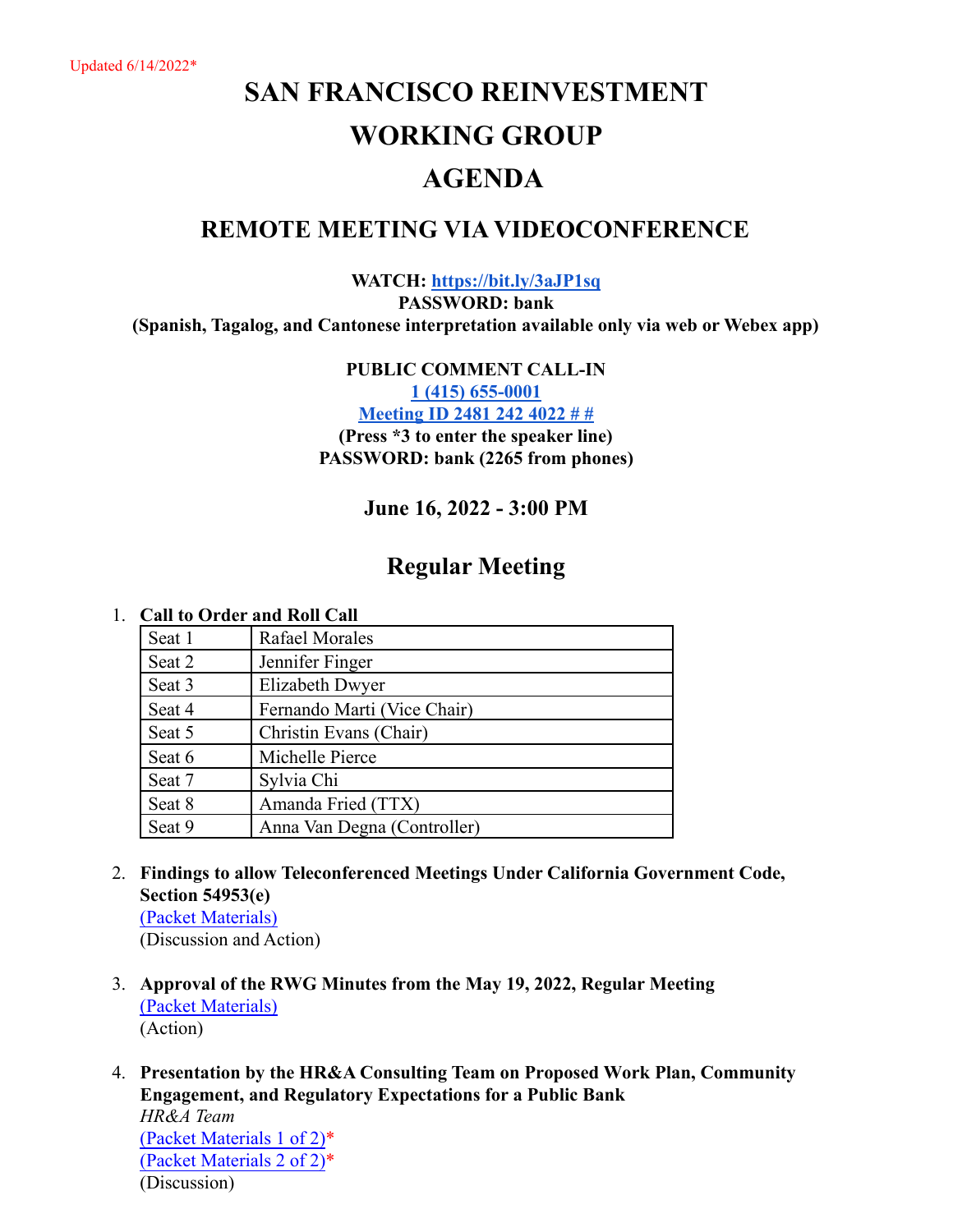- 5. **Public Comment:** Members of the public may address the San Francisco Reinvestment Working Group on matters that are within their jurisdiction and not on today's agenda.
- 6. **Future Agenda Items**
- 7. **Adjournment**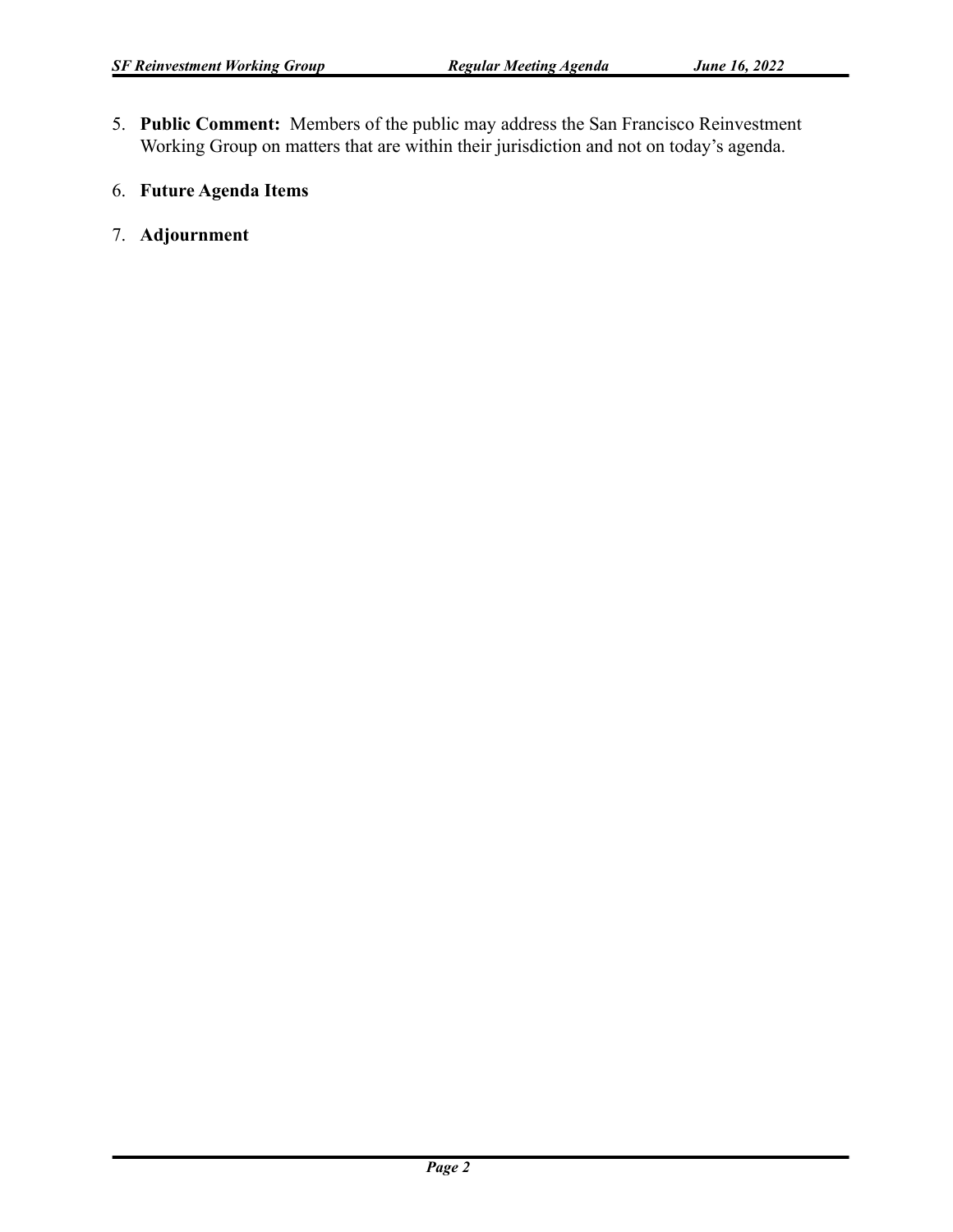## **Agenda Item Information**

Each item on the agenda may include: 1) Department or Agency cover letter and/or report; 2) Public correspondence; 3) Other explanatory documents. For more information concerning agendas, minutes, and meeting information, such as these documents, please contact:

> LAFCo Policy Analyst City Hall, 1 Dr. Carlton B. Goodlett Place, Room 409 San Francisco, CA 94102 (415) 554-6757 [lafco@sfgov.org](mailto:lafco@sfgov.org)

#### **Meeting Procedures**

Public Comment will be taken before or during the Commission's consideration of each agenda item. Each member of the public will be allotted the same maximum number of minutes to speak as set by the Chair at the beginning of each item, except public speakers using translation assistance will be allotted twice the amount of the public testimony time limit. Members of the public who want a document displayed should provide in advance of the meeting to the Policy Analyst (khalid.samarrae@sfgov.org), clearly state such during testimony, and subsequently request the document be removed when they want the screen to return to live coverage of the meeting. The public is encouraged to testify at LAFCo meetings and to write letters to its members: 1 Dr. Carlton B. Goodlett Place, Room 244, San Francisco, CA 94102.

AGENDA PACKET: Available on the internet at: [www.sfgov.org/lafco/events/calendar/reinvestment-working-group](http://www.sfgov.org/lafco/events/calendar/reinvestment-working-group)

LANGUAGE INTERPRETERS: Requests must be received at least 48 hours in advance of the meeting to help ensure availability, call (415) 554-5184.

AVISO EN ESPAÑOL: La solicitud para un traductor debe recibirse antes de mediodía de el viernes anterior a la reunion. Llame a (415) 554-5184.

PAUNAWA: Ang mga kahilingan ay kailangang matanggap sa loob ng 48 oras bago mag miting upang matiyak na matutugunan ang mga hiling. Mangyaring tumawag sa (415) 554-5184.

> 翻譯 必須在會議前最少四十八小時提出要求 請電 (415) 554-7719

### **Americans with Disabilities Act (ADA)**

The ADA is a civil rights law that protects people with different types of disabilities from discrimination in all aspects of social life. More specifically, Title II of the ADA requires that all programs offered through the state and local government such as the City and County of San Francisco must be accessible and usable to people with disabilities. The ADA and City policy require that people with disabilities have equal access to all City services, activities, and benefits. People with disabilities must have an equal opportunity to participate in the programs and services offered through the City and County of San Francisco. If you believe your rights under the ADA are violated, contact the ADA Coordinator.